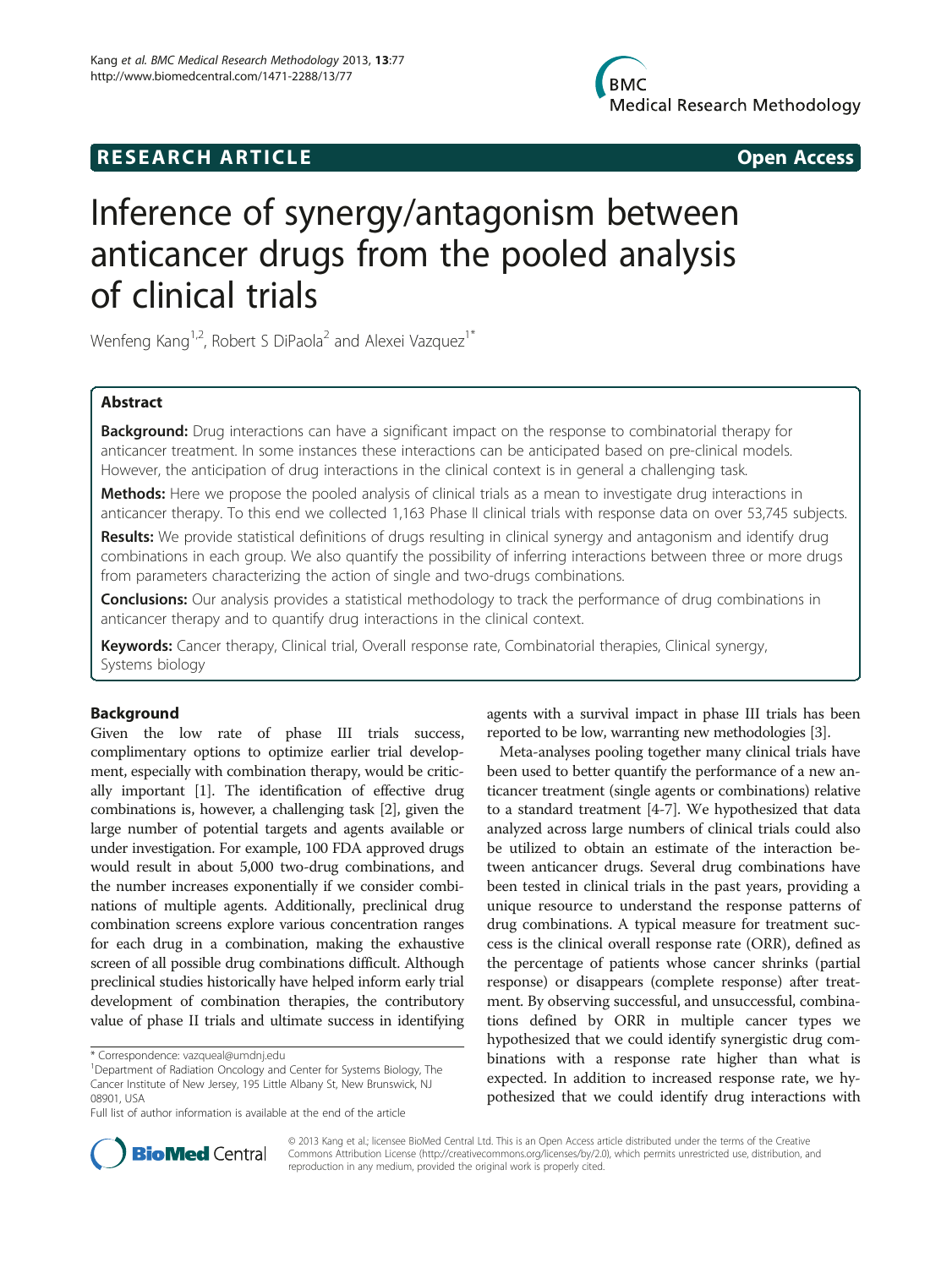<span id="page-1-0"></span>antagonistic effects. About 20-30% of all adverse reactions to drugs are caused by interactions between drugs [[8](#page-7-0)], underscoring the need to identify antagonistic drug interactions as well.

Although theoretical foundations for the experimental design to in vitro study drug combinations are well established [\[9\]](#page-7-0), methodologies to assess large and varied clinical datasets are limited. In this work, we develop statistical methodologies to characterize drug interactions directly from clinical data. Specifically, we study the response rates of single drug and drug combinations tested in Phase II clinical trials for their anticancer activity. Our main goal is to uncover general patterns that could inform future approaches aiming to identify effective drug combinations for anticancer treatment.

#### Methods

#### Study design

To test our statistical methodology, on May 7, 2010, we searched PubMed with the following search key: cancer phase II clinical trial overall response rate. From the list of returned abstracts we selected in order of appearance the first 1,000 clinical trials. This number was chosen to balance the effort of manually extracting the required data from the PubMed abstracts and the desire to include as many trials as possible. Following an initial assessment of our methodology with that subset of clinical trials, on August 9, 2011, we searched PubMed again to extract new reports between this date and the previous search. This resulted 163 additional trials adding to a total of 1,163 trials. The reason for the latter search was to allow us to investigate more recent trends. We did not found any significant differences from the analysis of the initial set of 1,000 trials and the final set of 1,163 trials. The complete list of trials is reported in the Additional file [1](#page-7-0). Our primary measure for treatment success was the clinical overall response rate (ORR), defined as the percentage of patients whose cancer shrinks (partial response) or disappears (complete response) after treatment. Recognizing the limitations of comparing response rates for each cancer type across separate trials, we chose the overall response rate as the main outcome measure. This choice was based on the assumption that most phase II trials used standard RECIST response criteria, and were powered for a clinically relevant response rate that could lead to a "go no-go" decision for a phase III study. Overall, 184 agents were tested as single agents or in combination in the collected trials.

#### Observed ORR

Each clinical trial reports the number of patients with an overall response  $(n)$  and the trial sample size  $(N)$ . For a given combination tested in a given trial,  $n$  is modeled as a random variable following the binomial distribution

 $P(n|N,p) = \binom{N}{n}$ n parameter representing the probability that a patient  $\binom{N}{n} p^n (1-p)^{N-n}$ , where p is an unknown manifest a partial or complete response to the treatment. The Bayesian posterior distribution of  $p$  is given by a beta distribution  $P(p|n,N) = \frac{1}{B(\alpha,\beta)} p^{\alpha-1} (1-p)^{\beta-1}$ , where  $\alpha = n$  and  $\beta = N-n$  and  $B(\alpha,\beta)$  is the beta function (Additional file [2\)](#page-7-0). For a given combination tested in multiple trials, we take into account that  $p$  may be different due to the use of different dose, schedule or cancer subtype on each trial. To account for these differences, we constructed a statistical methodology that models the existence of multiple classes of trials (among those testing the same combination) with different values of  $p$  (Additional file [2\)](#page-7-0). In our dataset, there were 166 combinations tested in two or more trials. When pooling the clinical trials by the combination tested, in 142 of these combinations the data indicates that all trials are statistically equivalent as determined by the Bayesian method. In these cases we pooled together the data from clinical trials testing the same combination even though some were conducted in different cancer subtypes. For the remaining 24 combinations, there are significantly different response rates depending on the cancer type. In this latter case the Bayesian method returns two or more groups, each containing one or more cancer types. When each group was represented by only one trial we removed those trials from our search of synergistic/antagonistic combinations. Otherwise we removed the trials in the group with lowest number of trials. The excluded trials are indicated in the Additional file [3.](#page-7-0) These trials were removed because the reported ORR was inconsistent with the report by trials testing the same combination in the same cancer type. When all trials are statistically equivalent,  $p$  follows a beta distribution with  $\alpha = \sum_i n_i$  and  $\beta = \sum_i (N_i - n_i)$ , where the index *i* runs over all trials testing the combination. The expected probability of response rates is computed from the mean of the beta distribution mean $(p) = \alpha/(\alpha + \beta) = \sum_i n_i / \sum_i N_i$ , and the associated ORR is computed as  $\text{ORR}_0 = 100\% \times \text{mean}(p)$ .

Null model for combinations of two non-interacting agents

In the absence of agent interactions, the probability that a patient responds to a treatment based on two agents equals one minus the probability that he/she does not respond to either treatment:  $q_{ij} = 1 - (1 - p_i)(1 - p_j)$ , where  $p_i$  and  $p_j$  are<br>the response probabilities for each agent when used as a sin the response probabilities for each agent when used as a single agent. The probabilities  $p_i$  were estimated using trials where the agents were tested as single agents. In a trial where  $N$  patients were treated with the two agents  $i$  and  $j$ , we expected  $n$  responses with a binomial probability distribution  $P(n|N, q_{ij}) = {N \choose n}$  $q_{ij}^n\left(1-q_{ij}\right)^{N-n}$ . We estimated the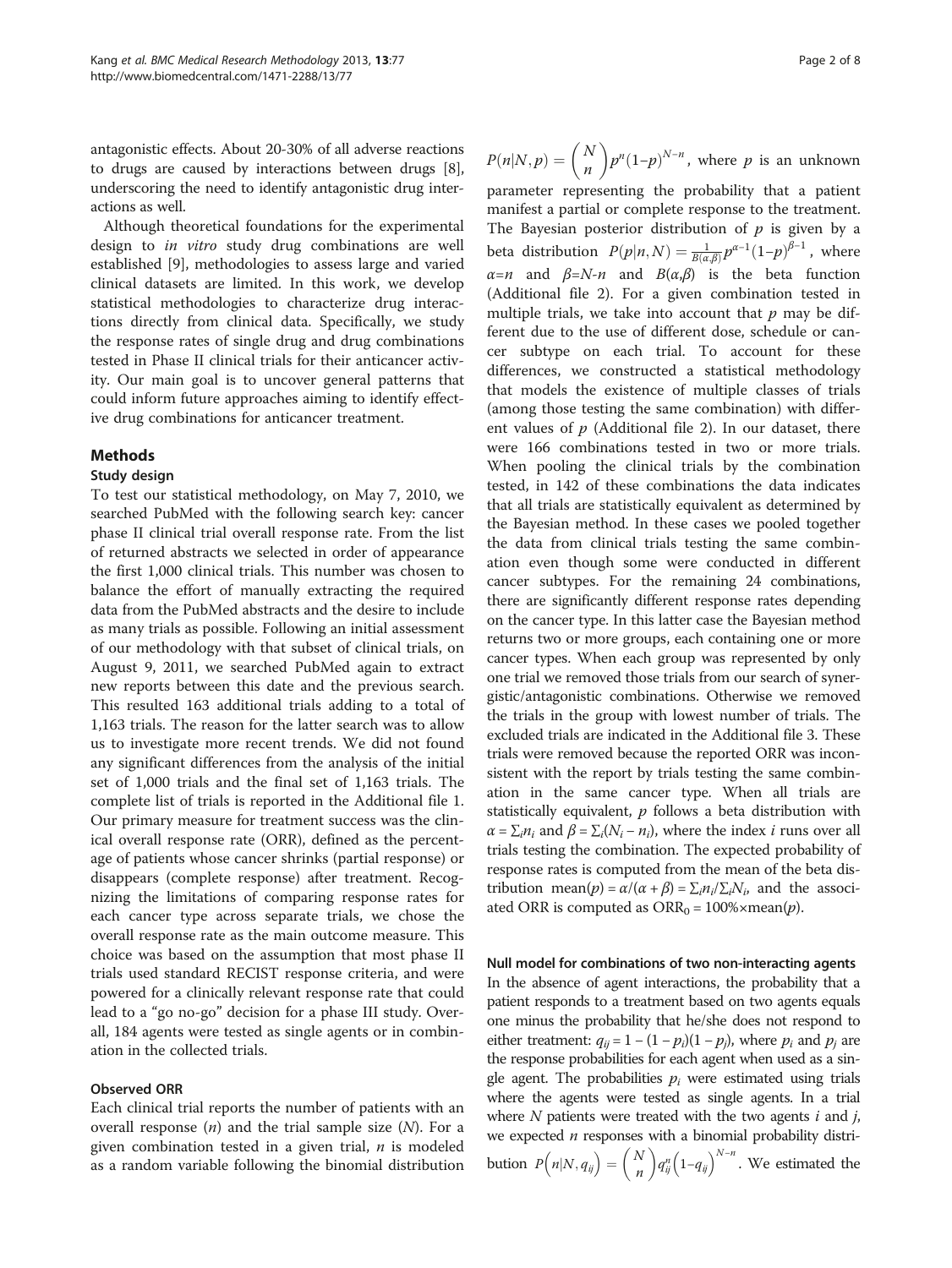probability that there was synergy as the probability to obtain as many or more responses given a non-interacting agents hypothesis:  $p_{synery,ij} = \sum_{m=n}^{N} P(m|q_{ij}, N)$ . Similarly, we estimated the probability that there was antagonism as the probability to obtain as many or less responses, given a non-interacting hypothesis:  $p_{antagonism,ij} = \sum_{m=0}^{n} P(m|q_{ij}, N)$ .<br>Finally, the armorted OBB under the assumption of non-Finally, the expected ORR under the assumption of noninteracting agents was defined as  $ORR_{1,ii} = 100\%$ mean $(q_{ii})$  =  $100\%$ [1 – (1 – mean $(p_i)$ )(1 – mean $(p_j)$ )]. The simulations to the null (pop-interacting) model approach were test the null (non-interacting) model approach were performed as follows. Given a sample size N, uniformingly sampled values between 0 and 1 were generated for the probability of response to drug 1,  $p_1$ , the probability of response to drug 2,  $p_2$ , and the probability to respond to the combination of drug 1 and 2,  $p_{12}$ . Using the probabilities  $p_1$ and  $p<sub>2</sub>$ , the probability of response to the combination of drug 1 and 2 in the absence of drug interactions,  $q_{12} = 1 (1 - p_1)(1 - p_2)$ , was computed. Then,  $n_1$ ,  $n_2$  and  $n_{12}$  responses out of  $N$  attempts were generated using a binomial model with probability of success  $p_1$ ,  $p_2$  and  $p_{12}$ , respectively. Using the generated number of responses, the posterior means  $p_{0,1} = n_1/N$ ,  $p_{0,2} = n_2/N$  and  $p_{0,12} = n_{12}/N$  were computed. Finally, using  $q_{0,12} = 1 - (1 - p_{0,1})(1 - p_{0,2})$  and  $n_{12}$  as input,  $p_{synergy,12}$  and  $p_{antagonism,12}$  were computed. This procedure was repeated 10,000,000 times. The manifestation of synergy/antagonism was determined by comparing the expected ORR as obtained from the null model  $ORR_1 = 100\%q_{12}$  with the ORR as observed ORR<sub>0</sub> = 100%  $p_{12}$ . Specifically, the probability for synergy  $p_{synergy,12}$  was calculated as the fraction of times that  $\text{ORR}_0 > \text{ORR}_1$  and  $p_{\text{swergy},12}$ ≥0.05. Similarly, the probability for antagonism  $p_{synergy,12}$  was calculated as the fraction of times that  $ORR_0 < ORR_1$  and  $p_{antagonism,12} \ge 0.05$ . To compute these fractions we divided the [0–1] interval in bins of size 0.01.

#### Two-agents approximation to the ORR

In the 2-agent approximation model the ORR for each agent combination  $c$  is derived from parameters quantifying the response to a single agent and the interaction between two agents. These combinations are constructed out of  $N_a$  agents. The combinations are specified using the agent to combination matrix  $s_{ci}$ , where  $s_{ci} = 1$  if agent *i* is part of the combination *c* and  $s_{ci} = 0$  otherwise. The parameter  $h_i$  denotes the response rate to agent i when tested as a single agent. The parameters  $J_{ii}$  are introduced to quantify corrections due to agent interactions. The probability  $p_c$  to respond to a combination  $c$  is written as  $p_c = \sum_{i=1}^{N_a} s_{ci} h_i + \sum_{i=1}^{N_a-1} \sum_{j=i+1}^{N_a} s_{ci} s_{cj} J_{ij}$  and the associated overall response rate is  $\text{ORR}_c = 100\% \times p_c$ . To understand the equation for  $p_c$ , it is better to focus on the case when the drugs do not interact. In this case  $p_c = 1 \Pi_{i=1}^{N_a}(1-h_i)^{s_{ci}} = \sum_{i=1}^{N_a} s_{ci}h_i - \sum_{i=1}^{N_a-1} \sum_{j=i+1}^{N_a} s_{ci}s_{cj}h_ih_j$ . Therefore,

in the absence of interactions the equation of  $p_c$  can be written as we postulated above with  $J_{ij}^0 = -h_i h_j$ . The differ-<br>angelectures are absented L and the new interacting value ence between an observed  $J_{ij}$  and the non-interacting value  $\Delta J_{ij} = J_{ij} - J_{ij}^0$  is used to quantify synergy (when positive)<br>is a distance in the properties). The 2 second weakly see and antagonism (when negative). The 2-agent model can be rewritten as  $p_c = \sum_{m=1}^{N_v} A_{cm} x_m$ , where  $N_v$  is the number<br>of variables (unknown less and le), the x are variables of variables (unknown hs and Js), the  $x_m$  are variables representing the  $hs$  and  $Js$  parameters, and  $A_{cm}$  is the variable to a combination matrix  $(A<sub>cm</sub> = 1$  if variable *m* appears in the equation for combination c and  $A_{cm} = 0$ otherwise). The variables  $x_m$  were estimated by solving the corresponding least-squares problem, with some additional considerations to account for the variability in the empirical estimates of  $p_c$  (Additional file [2\)](#page-7-0). The 2-agent approximation to the ORR was given by  $\text{ORR}_{2,ii} = 100\%$  $[\sum_{i}S_{ci}mean(h_i) + \sum_{i < j}S_{ci}S_{cj}mean(J_{ij})].$ 

#### Kolmogorov-smirnov test

The kolmogorov-smirnov test [\[10](#page-7-0)] was used to determine the probability that two lists of ORRs were generated from the same distribution.

#### Results and discussion

# Statistical equivalence of trials testing the same combination

The response rate to a combination of agents may depend on the dose of each agent, the treatment schedule, and the cancer subtype. We developed a statistical methodology that determines if a set of trials testing the same combination is statistically equivalent, or if there are trials with statistically different response rates. To this end, we developed a Bayesian method that takes into account the variations in the estimated response rates due to finite sample sizes. This Bayesian method determines whether the number of responses reported in a set of clinical trials are consistent with a unique response rate, up to variations determined by the finite sample sizes, or whether the trials cluster in two or more groups with statistically significant response rates. In our dataset, there were 166 agent combinations that were tested by two or more clinical trials. In 142 combinations the observed response rates were statistically equivalent. Only in 24 combinations there is evidence of trials with statistically different response rates (Additional file [3\)](#page-7-0).

We note that the observation of statistical equivalence does not imply that the response rates do not depend on dose or cancer type. By necessity, we made the assumption that in most trials within the dataset studied, the agent doses are standard based on standard maximal tolerated doses defined by prior phase I trials. Response rates were also comparable because similar agent combinations or combinations of similar drug class were usually tested in the same cancer subtype. We recognized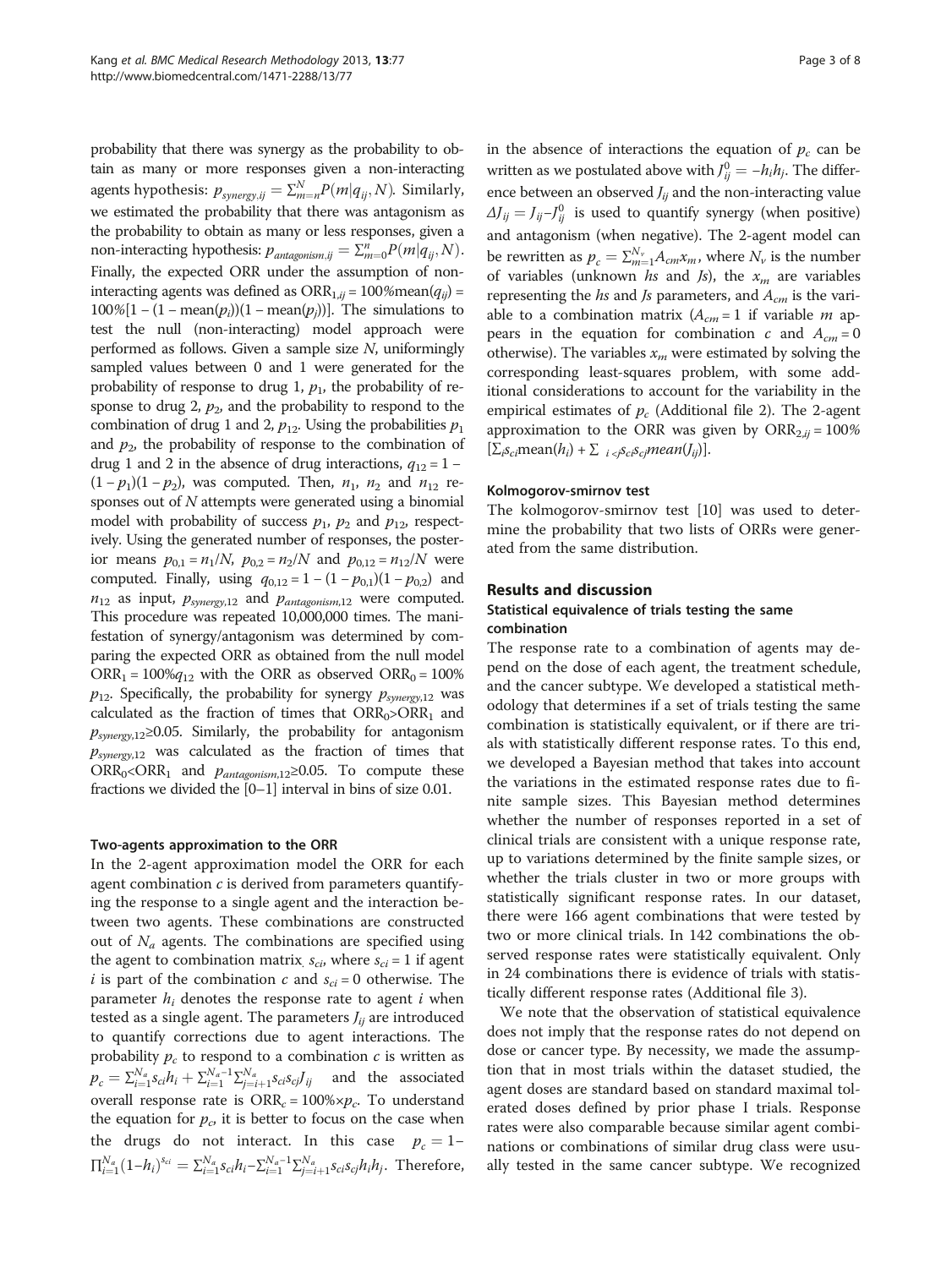that targeted therapies were often used to treat patients selected on the basis of a companion biomarker. For example, within the studied dataset, there were 32 trials testing trastuzumab as a single agent or in combination. In all cases the patients enrolled were Her2/neu+, the target of trastuzumab. Although we assumed that within the studied dataset the trials associated with the same agent combination are statistically equivalent, we acknowledged that in some instances the results that follow are biased towards specific cancer subtypes. For example, all the interactions with trastuzumab are relevant in the context of Her2/neu+patients and interactions with radiation are relevant in the context of localized disease. These biases will be reported when necessary.

#### Trends as a function of the number of agents combined

The Bayesian method also reports the posterior mean of the response rate associated with every single agent and combination in our dataset. To investigate trends as a function of the number of agents tested, we stratified the combinations by the number of agents tested. For a given number of agents, we collected the posterior mean response rates of all combinations testing that many agents. From this list we determined the median and the lower and upper bound for the 90% confidence interval, as the combination with posterior response rate higher/lower than 50%/50%, 5%/95% and 95%/5% of the samples, respectively. We observed that the median over the posterior mean ORRs increased with increasing the number of agents in the combination (Figure 1). For single agents, the median ORR was below 30% and increased to above 70% for treatments with five or more agents. Similar trends were observed when restricting



the analysis to trials in breast cancer (171 clinical trials), indicating that these observations hold for specific cancer subtypes as well. The ORR 90% confidence interval for combinations testing a given number of agents was quite broad. Therefore, not all combinations testing more agents outperformed those testing lesser agents.

### Targeted vs non-targeted therapies

Among the 514 combinations tested, 85 included novel monoclonal antibodies, allowing us to test whether targeted therapies are improving response rates. As expected, based on prior randomized trials, the distribution of posterior mean ORRs for trials testing monoclonal antibodies was shifted toward higher ORRs relative to the distribution for trials not including monoclonal antibodies (54% vs 46%, p-value of 0.0042 based on a Kolmogorov-Smirnov test). Furthermore, the median over posterior ORRs was higher for combinations including monoclonal antibodies independently of the number of agents in the combination (Figure 1), with the exception of combinations with four agents.

#### Clinical synergy

We then focused on agent combinations resulting in trials with ORRs that were significantly different than what expected from a null model with no interactions between the agents tested. From the clinical point of view, a combination was deemed synergistic when its ORR was significantly higher than what was expected from the null model of non-interacting agents, and *antagonis*tic when significantly lower. The null model for noninteracting drug combinations is mathematically described in the methods section. In simple words, in the absence of drug interactions the probability that a patient responds to a two-drug combination is equal to the probability that he/she responds to at least one drug in the combination. The probability that a patient responds to at least one drug in the combination can be estimated using as input the trials testing the drugs as single agents. Once we have an estimate of the probability that a patient responds to the two-drug combination in the absence of interactions, we can determine the probability to observe as many or more responses in a trial with a given sample size  $(p_{\text{synergy}})$ , the probability to observe as many or less responses  $(p_{antagonism})$  and the expected response rate in the absence of drug interactions  $\text{ORR}_1$ .

The ability of this approach to uncover synergistic/antagonistic interactions will depend on the sample sizes and the degree of synergy/antagonism. This is illustrated in Figure [2a](#page-4-0)-c for simulated data with sample sizes 100, 500 and 1,000. The red areas highlight the region where the number of observed responses is consistent with the null model of non-interacting agent. In turn, the white areas represent cases where our approach correctly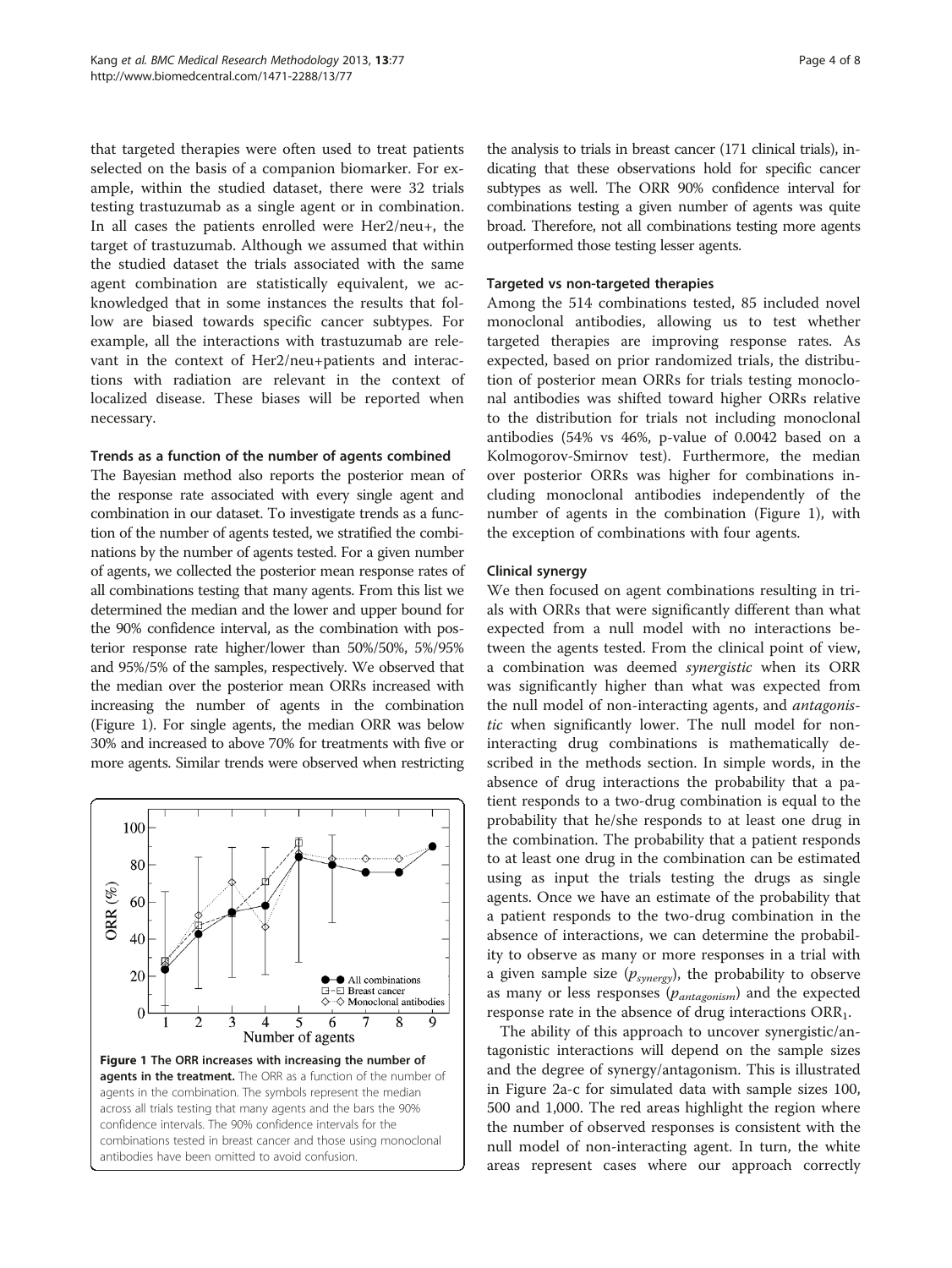<span id="page-4-0"></span>

determines that the two-drug combination is either synergistic or antagonistic. As expected, our ability to discriminate from the null model increases as the sample size increases. Of course, in addition to the statistical significance for synergy/antagonism we should focus on the effect size, i.e. how much the observed response rate  $(ORR<sub>0</sub>)$  deviates from what expected from the null model for non-interacting drugs  $(ORR<sub>1</sub>)$ .

Figure 2d shows the classification of the two-agent combinations in our dataset into synergistic  $(p_{\text{synergy}} <$ 0.05), antagonistic  $(p_{antagonism} < 0.05)$  or non-interacting  $(p_{synergy} \ge 0.05$  and  $p_{antagonism} \ge 0.05$ ). Table [1](#page-5-0) and [2](#page-5-0) report the two-agent combinations with evidence for synergy and antagonism, respectively. About half of the predicted synergistic combinations are the standard of care in specific cancer types (e.g., docetaxel+doxorubicin in breast cancer), indicating that our analysis captures the current trends in cancer treatment (Table [1\)](#page-5-0). The remaining synergistic combinations should be further studied to evaluate their potential to improve cancer treatment. In contrast, only one antagonistic drug combinations is currently used as standard of care for the corresponding cancer subtypes (Table [2\)](#page-5-0).

We tested the hypothesis that synergy was more common in combinations using monoclonal antibodies, a class of targeted therapies. However, only 1 out 15

combinations in the list of synergistic 2-agent combinations included at least one monoclonal antibody (Table [1](#page-5-0), rituximab+alpha-interferon). Although a small sample size, requiring future validation, these data support a lack of significant enrichment of synergy by the addition of a monoclonal antibody relative to other agent combinations ( $p$ -value = 0.99, Fischer's exact test). This observation may also indicate that synergy is as common between chemotherapeutic agents as between a chemotherapeutic agent and a monoclonal antibody.

## Quantifying agent interactions using a 2-agent approximation

Understanding that the analysis assessing clinical synergy is limited by the availability of clinical trials testing each agent as a single agent and the two agents in combination, we performed a 2-agent approximation. A new agent is often added to an existing regimen that already includes two or more agents, without testing the new agent in combination with each agent within the existing regimen. Therefore, we estimated the response rate of a combination of two agents from a collection of trials where these agents appeared as part of a combination with more than two agents. We developed a model for the ORR as a function of parameters characterizing the single agent and 2-agent responses (see [Methods\)](#page-1-0). A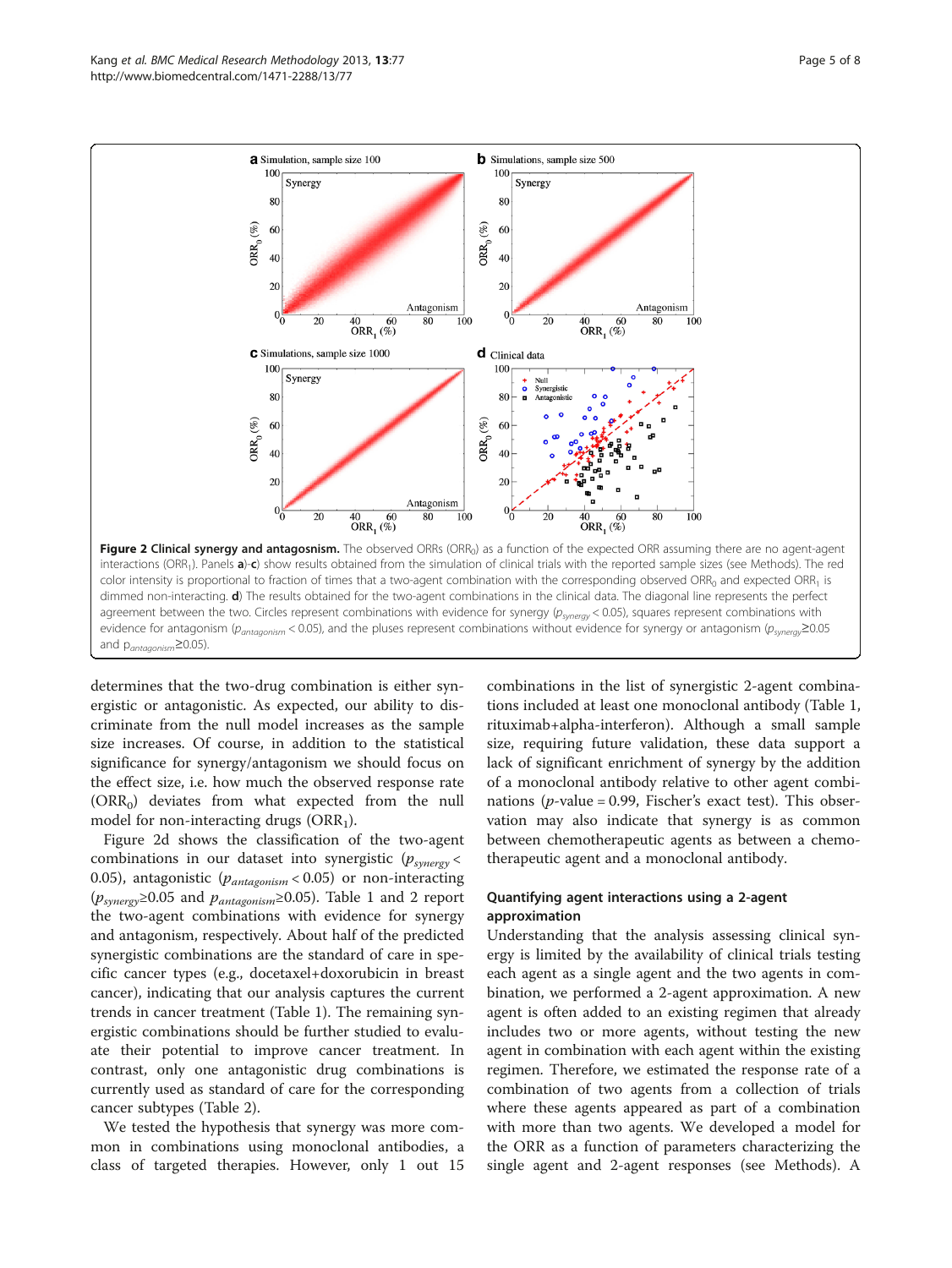<span id="page-5-0"></span>Table 1 Synergistic 2-agent combinations

| Agent 1        | Agent 2          | Standard of care* | Expected ORR1 | Observed ORR <sub>0</sub> | $p_{\text{synerqy}}$ | Cancer subtype                   |
|----------------|------------------|-------------------|---------------|---------------------------|----------------------|----------------------------------|
| Docetaxel      | Doxorubicin      | Yes               | 40            | 65                        | 7.70E-43             | Breast cancer                    |
| Oxaliplatin    | 5-fluorouracil   | Yes               | 25            | 52                        | 1.82E-17             | Colorectal, gastric cancer       |
| Irinotecan     | Etoposide        | <b>No</b>         | 19            | 66                        | 4.98E-13             | Lung cancer                      |
| Doxorubicin    | Ifosfamide       | Yes               | 19            | 48                        | 1.20E-09             | Gynecologic, soft tissue sarcoma |
| Bortezomib     | Thalidomide      | Yes               | 56            | 100                       | 2.13E-09             | Myeloma                          |
| Capecitabine   | Irinotecan       | <b>No</b>         | 35            | 48                        | 9.53E-09             | Colorectal, gastric, lung cancer |
| $S-1$          | Irinotecan       | <b>No</b>         | 33            | 47                        | 1.20E-07             | Colorectal, gastric, lung cancer |
| Oxaliplatin    | Doxorubicin      | <b>No</b>         | 27            | 68                        | 1.30E-07             | Ovarian cancer                   |
| Oxaliplatin    | Irinotecan       | Yes               | 24            | 52                        | 4.30E-06             | Colorectal, lung cancer          |
| Capecitabine   | Radiation        | No.               | 65            | 88                        | 3.11E-05             | Cervical cancer                  |
| Rituximab      | Alpha-interferon | No                | 67            | 94                        | 2.48E-04             | Lymphoma                         |
| Oxaliplatin    | Capecitabine     | Yes               | 38            | 44                        | 3.41E-03             | Colorectal, gastric cancer       |
| 5-fluorouracil | Irinotecan       | Yes               | 22            | 38                        | 5.87E-03             | Colorectal cancer                |
| Capecitabine   | Alpha-interferon | No                | 38            | 54                        | 3.34E-02             | Renal cancer                     |
| Fludarabine    | Thalidomide      | No                | 78            | 100                       | 4.05E-02             | Leukemia                         |

\*By National Comprehensive Cancer Network (NCCN) guidelines.

The combinations with an observed ORR (ORR<sub>0</sub>) that is significantly higher than the expected ORR in the absence of agent interactions (ORR<sub>1</sub>).

leave-one-out-cross-validation scheme was used to evaluate the performance of the 2-agents approximation. For each combination, the empirically estimated ORR was removed from the dataset and then estimated using the 2-agent approximation. Figure [3](#page-6-0) shows a scatter plot of the mean ORR as predicted by the 2-agent approximation (ORR<sub>2</sub>) as a function of the mean ORR empirical estimates ( $\text{ORR}_0$ ). We noticed that in most cases the predicted ORRs were lower than the empirical estimates, as can be deduced from the higher density of points in

#### Table 2 Antagonistic 2-agents combinations

| Agent 1      | Agent 2          | Standard of care* | Expected ORR1 | Observed ORR <sub>2</sub> | Pantagonism | Cancer subtype                |
|--------------|------------------|-------------------|---------------|---------------------------|-------------|-------------------------------|
| Docetaxel    | Topotecan        | <b>No</b>         | 42            | 12                        | 2.94E-11    | Lung, ovarian cancer          |
| Bortezomib   | Rituximab        | <b>No</b>         | 78            | 53                        | 1.20E-09    | Lymphoma                      |
| Temozolomide | Alpha-interferon | <b>No</b>         | 38            | 18                        | 5.87E-08    | Melanoma                      |
| Capecitabine | Bortezomib       | <b>No</b>         | 58            | 14                        | 9.02E-08    | Breast cancer                 |
| Fludarabine  | Alemtuzumab      | No                | 83            | 64                        | 1.27E-07    | CLL, leukemia                 |
| Bevacizumab  | Temozolomide     | No                | 48            | 16                        | 1.41E-07    | Melanoma                      |
| Capecitabine | Trimetrexate     | <b>No</b>         | 45            | 6                         | 2.15E-06    | Colorectal cancer             |
| Docetaxel    | Irinotecan       | <b>No</b>         | 37            | 18                        | 1.15E-05    | Gastric, lung, ovarian cancer |
| Bortezomib   | Temsirolimus     | No                | 64            | 30                        | 1.25E-05    | Myeloma                       |
| Temozolomide | Interleukin-2    | <b>No</b>         | 49            | 16                        | 1.97E-05    | Melanoma                      |
| Docetaxel    | Gefitinib        | <b>No</b>         | 71            | 31                        | 2.29E-05    | Lung cancer                   |
| Docetaxel    | 5-fluorouracil   | <b>No</b>         | 38            | 25                        | 1.71E-04    | Gastric, head and neck cancer |
| Rituximab    | Temsirolimus     | No                | 75            | 59                        | 2.44E-03    | Lymphoma                      |
| Temozolomide | Radiation        | <b>No</b>         | 64            | 46                        | 2.51E-03    | Breast cancer                 |
| Fludarabine  | Alpha-interferon | <b>No</b>         | 76            | 52                        | 2.55E-03    | Lymphoma                      |
| G-CSF        | Rituximab        | <b>No</b>         | 71            | 61                        | 4.69E-03    | CLL, lymphoma                 |
| Doxorubicin  | Bevacizumab      | <b>No</b>         | 40            | 21                        | 9.11E-03    | Breast cancer                 |
| Docetaxel    | Imatinib         | <b>No</b>         | 46            | 28                        | 2.09E-02    | Breast cancer                 |
| Docetaxel    | Capecitabine     | Yes               | 49            | 43                        | 4.48E-02    | Breast, gastric cancer        |
| Vinorelbine  | Mitoxantrone     | <b>No</b>         | 42            | 29                        | 4.62E-02    | Breast cancer                 |

\*By National Comprehensive Cancer Network (NCCN) guidelines.

The combinations with an observed ORR (ORR<sub>0</sub>) that is significantly lower than the expected ORR in the absence of agent interactions (ORR<sub>1</sub>).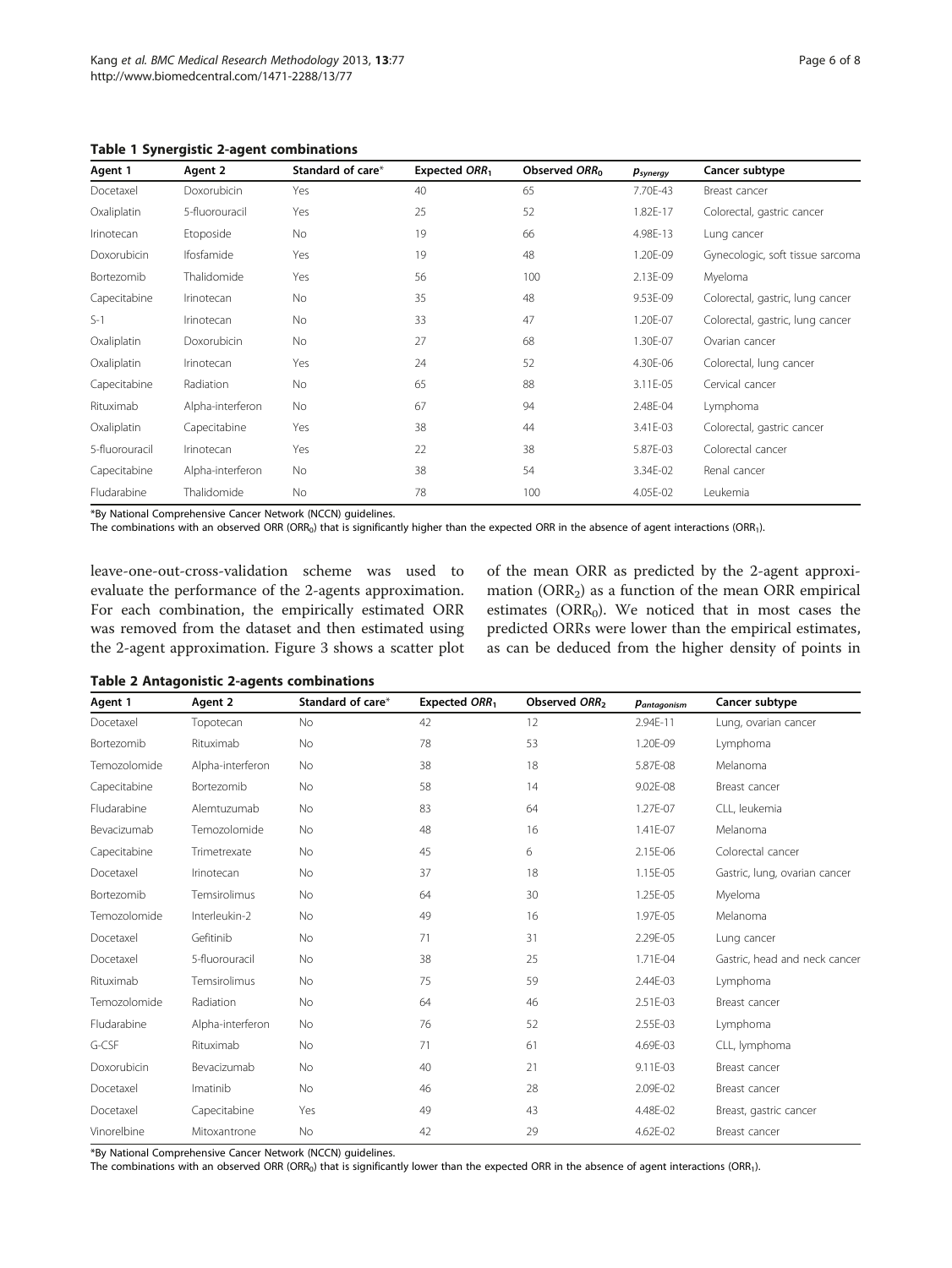<span id="page-6-0"></span>

the lower-right triangle in Figure 3. Indeed, in 77, 76 and 69% of the combinations with 1, 2 and 3 or more agents, respectively, the predicted ORR was lower than the empirical estimate ( $\text{ORR}_2 \text{R}_0$ ). Therefore, the 2agent approximation can be used to estimate a lower bound to the ORR. More precisely, with about 75% confidence, the actual ORR is higher than what predicted by the 2-agent approximation. In practical terms this means that when the 2-agent approximation predicts a high ORR, with about 75% confidence we should expect as high or higher responses rates. On the other hand, if the 2-agent approximation predicts a low ORR, the prediction become less informative, since likely the ORR will actually be higher. Using the 2-agent approximation we estimated the ORR of all 2-agent combinations, provided that the two agents appeared together in at least one trial within our dataset (Additional file [4](#page-7-0)). We noted again that these predictions were likely underestimating the actual ORR. We also noted that these predictions were subject to the same biases discussed above. If an agent has been tested in a specific cancer subtype, then the predicted ORRs for combinations using that agent are expected to be valid within that subtype.

# Conclusions

Statistical and systems biology methodologies have been proposed for the rational discovery of combinatorial therapies [[2\]](#page-7-0). Our ability to test the performance of these methodologies is limited, however, by the availability of a catalog of synergistic drug combinations. Similarly, a catalog of drugs with antagonistic interactions could help to design statistical and systems biology methodologies to

anticipate adverse drug interactions [\[8](#page-7-0)]. We propose the pooled analysis of Phase II clinical trials as a methodology to develop a catalog of synergistic and antagonistic drug combinations. This catalog can be used as a gold standard for testing methodologies attempting to infer the interactions between drugs in the treatment of cancer. Here we provide a preliminary version of this catalog, derived from the analysis of 1,163 clinical trials and 53,745 subjects. The synergistic 2-agent combinations are reported in Table [1](#page-5-0) and the antagonistic two-agent combinations in Table [2](#page-5-0).

The pooled analysis of this data supports the hypothesis that the ORR increases with increasing the number of drugs used in combination, from 25% for single agents to about 85% for five drugs combinations. In most cases, this increase is explained by the additive effect of the drugs in the combination. However, for certain combinations, the ORRs are significantly greater than what would be expected from the additive effects of the two drugs, which represent our predicted synergistic drug combinations. On the other hand, there were also drug combinations with ORRs significantly below what is expected from their additive effects, which represent antagonistic drug combinations.

To evaluate the impact of targeted therapies, we focused on monoclonal antibodies. We recognize that there are many different and emerging targeted therapies such as kinase inhibitors. However, monoclonal antibodies were the only class present in a sufficient number to conduct the analysis. We observe a significant 8% increase in the average ORR of trials using monoclonal antibodies, indicating that these targeted therapies are indeed improving the response rates. However, among the reported synergistic combinations, there was not a significant enrichment of combinations using monoclonal antibodies. Based on this evidence, we conclude that synergy is as common between chemotherapeutic agents as between a chemotherapeutic agent and a monoclonal antibody. These methodologies will be more important as ongoing studies are now assessing more combinations of targeted agents with standard chemotherapy as well as combinations of targeted agents.

Using a 2-agent approximation we estimated the ORR of all combinations of two agents, provided the two agents were tested together, alone or in combination with other agents, in at least one clinical trial. A crossvalidation analysis revealed that this 2-agent approximation provides a good lower bound estimate of the ORR. In practical terms, this means that the combinations with predicted high ORRs are quite likely to manifest high ORRs, but if the ORR is predicted to be low, then the prediction is not informative. The 2-agent approximation predictions, reported in the Additional file [4](#page-7-0), can be used as a reference to prioritize further testing of combination therapy for cancer treatment.